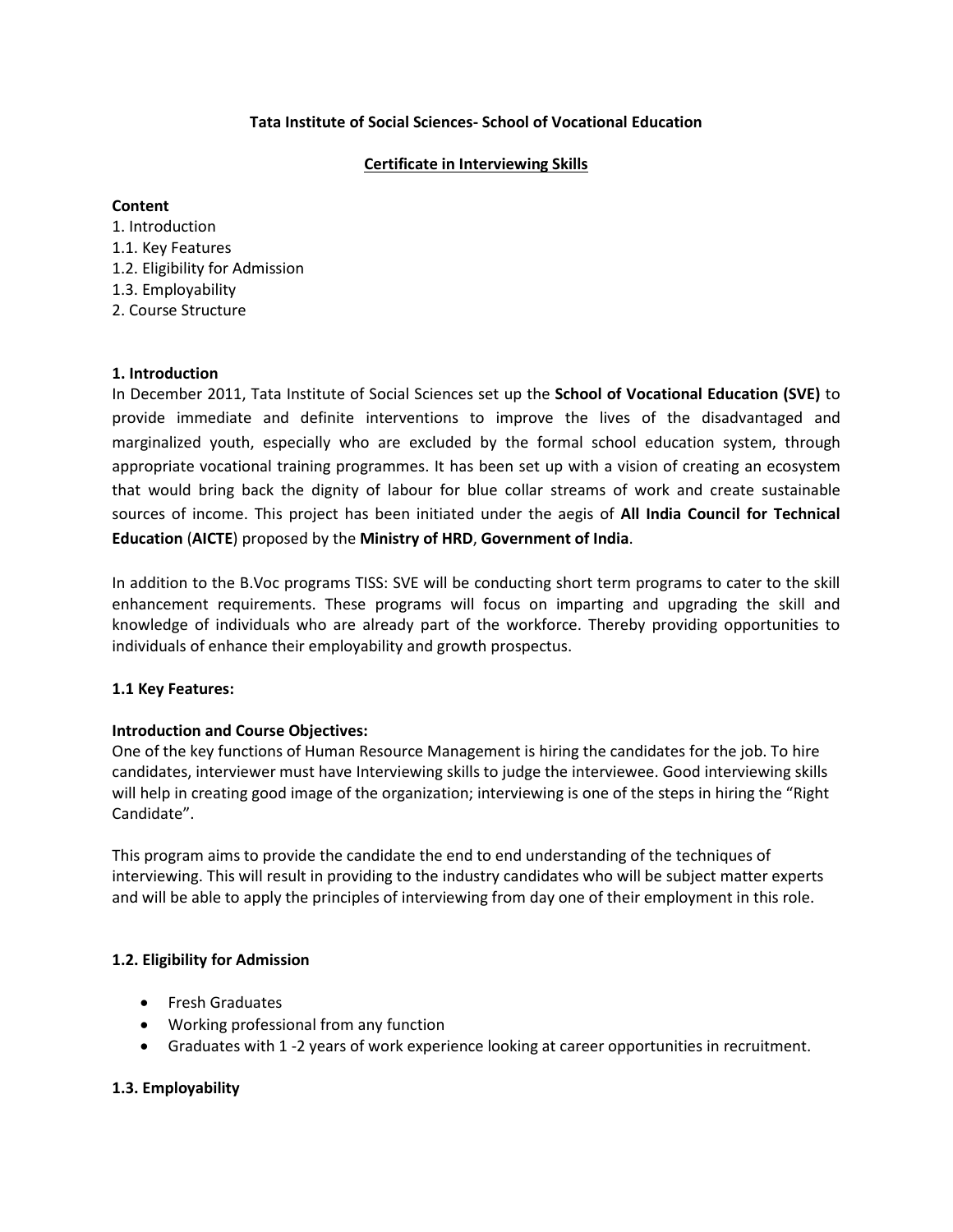This program will provide employment opportunities to candidates in all big, medium and small firms.

### **2. Course Structure**

**Course Duration-** The course would be for a total duration of 60 hours. These could be completed in the following ways-

- a. 6 weeks evening course for working professionals ( 2 hours Mon-Friday)
- b. 1 months weekend course ( 6 Hours on Sat/Sun)
- c. One week course Fulltime.

### **3. Examination and Assessment**

Students will be assessed on project work and a written examination that will be conducted at the end of the course.

### **Syllabus For Certificate in Interviewing Skills**

#### **Introduction:**

The base of interviewing skills program focuses mainly on finding the competencies in the candidate in a short period of interview. In addition to that, this will also be helpful for any profession where interviews are conducted by non-HR people. This will give an idea about DO's and DON'Ts during interviews.

#### **Main Concepts:**

- 1. Types of Interviews
- 2. Preparing for Interviews
- 3. Questioning Techniques
- 4. Problems with Interviews

#### **Learning Objectives:**

- This course will broadly gives an idea about,
	- i. Determining objective
	- ii. Whom should you interview?
	- iii. Interview structure
	- iv. Types of interview
	- v. Picking the location

#### **Course Content:**

Fundamentals of interviews